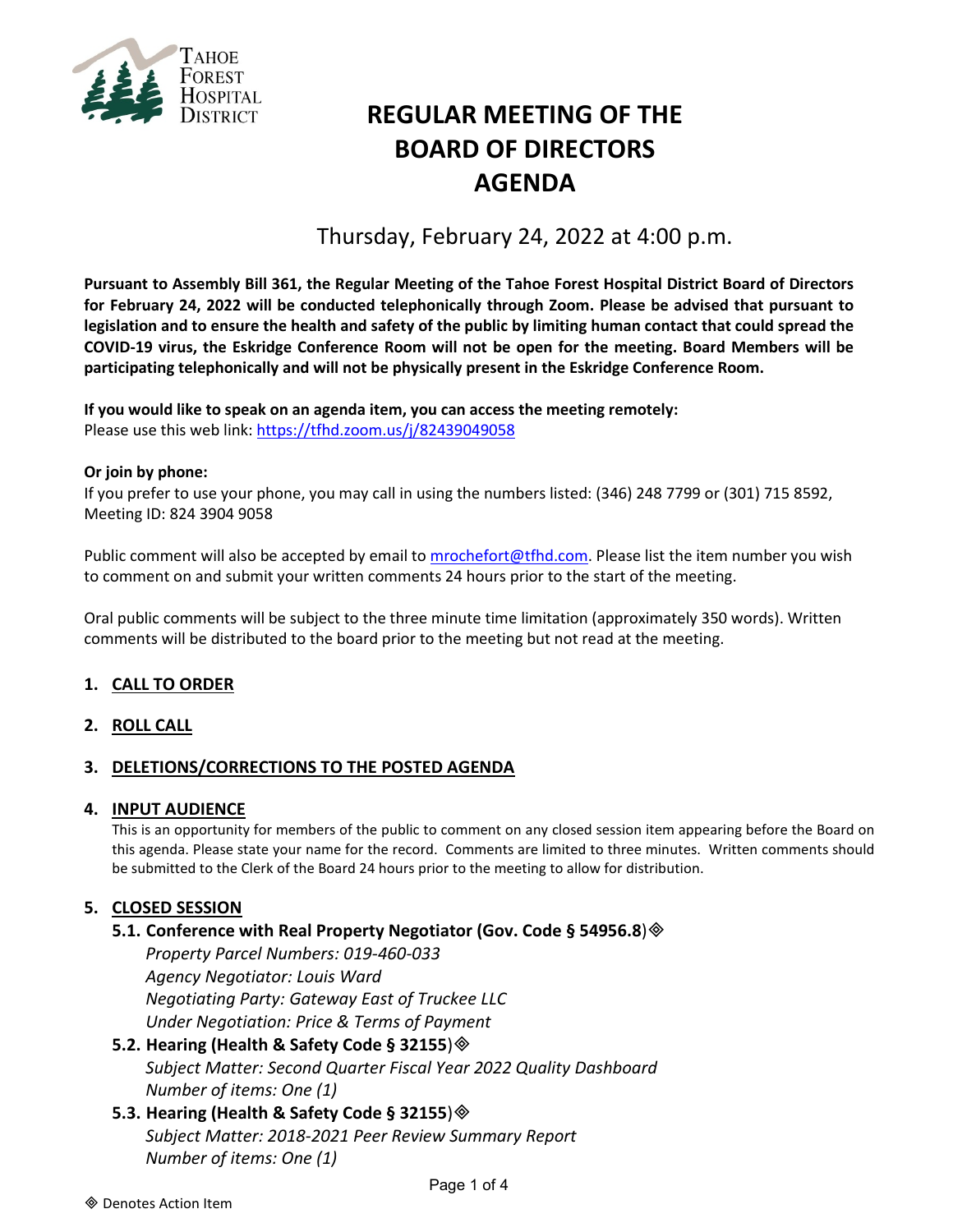**5.4. Hearing (Health & Safety Code § 32155**)

*Subject Matter: First & Second Quarter Fiscal Year 2022 Complaint and Grievance Report Number of items: One (1)*

- **5.5. Hearing (Health & Safety Code § 32155**) *Subject Matter: First & Second Quarter Fiscal Year 2022 Service Excellence Report Number of items: One (1)*
- **5.6. Hearing (Health & Safety Code § 32155**) *Subject Matter: First & Second Quarter Fiscal Year 2022 Service Recovery Report Number of items: One (1)*
- **5.7. Approval of Closed Session Minutes** 1/27/2022 Regular Meeting
- **5.8. TIMED ITEM – 5:30PM - Hearing (Health & Safety Code § 32155**) *Subject Matter: Medical Staff Credentials*

## **APPROXIMATELY 6:00 P.M.**

## **6. DINNER BREAK**

## **7. OPEN SESSION – CALL TO ORDER**

## **8. REPORT OF ACTIONS TAKEN IN CLOSED SESSION**

#### **9. DELETIONS/CORRECTIONS TO THE POSTED AGENDA**

#### **10. INPUT – AUDIENCE**

This is an opportunity for members of the public to address the Board on items which are not on the agenda. Please state your name for the record. Comments are limited to three minutes. Written comments should be submitted to the Board Clerk 24 hours prior to the meeting to allow for distribution. Under Government Code Section 54954.2 – Brown Act, the Board cannot take action on any item not on the agenda. The Board Chair may choose to acknowledge the comment or, where appropriate, briefly answer a question, refer the matter to staff, or set the item for discussion at a future meeting.

#### **11. INPUT FROM EMPLOYEE ASSOCIATIONS**

This is an opportunity for members of the Employee Associations to address the Board on items which are not on the agenda. Please state your name for the record. Comments are limited to three minutes.

## **12. MEDICAL STAFF EXECUTIVE COMMITTEE**

**12.1. Medical Executive Committee (MEC) Meeting Consent Agenda**....................................ATTACHMENT *MEC recommends the following for approval by the Board of Directors:*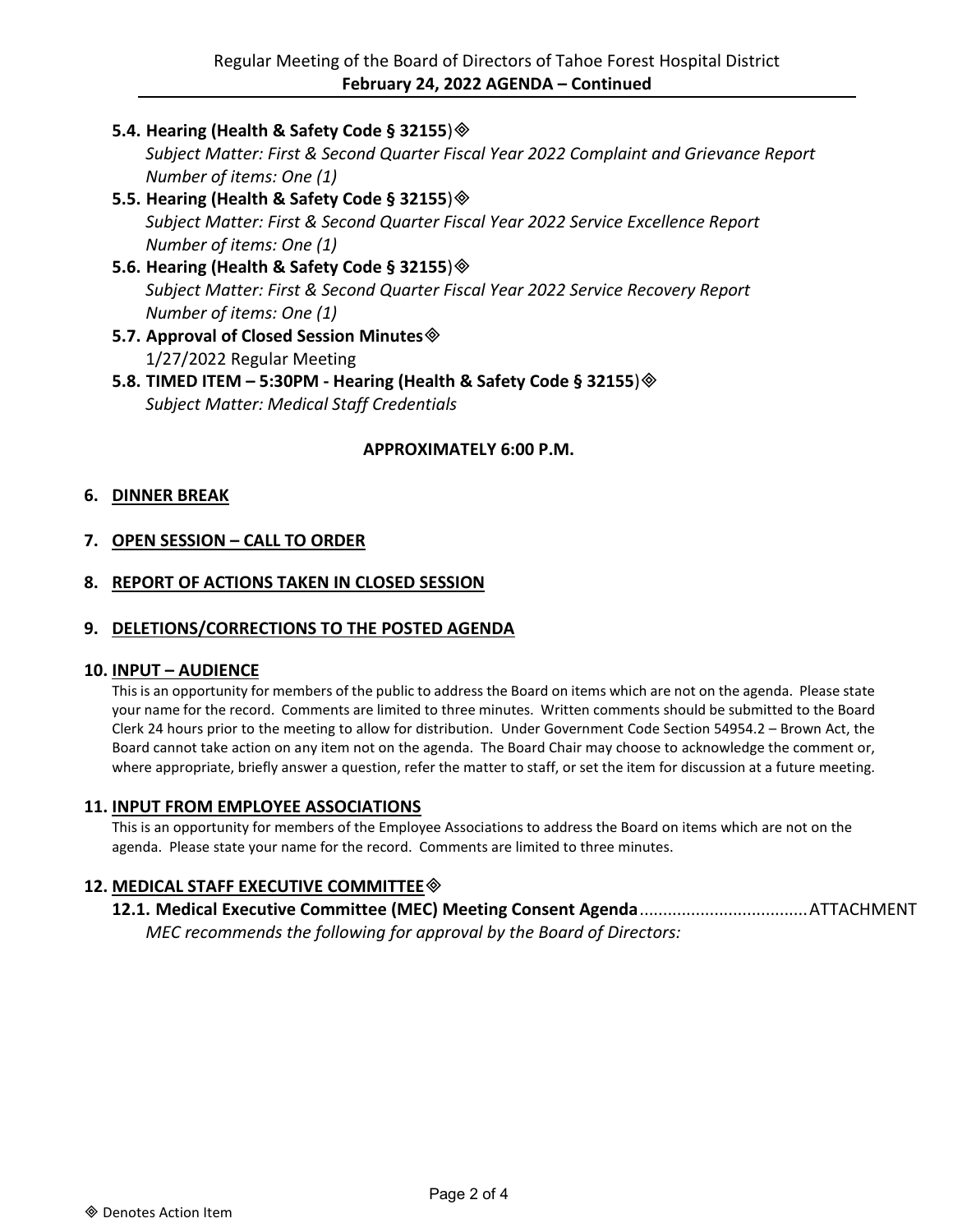## *Annual Plan Approval*

- *Quality Assessment/Performance Improvement (QA/PI) Plan*
- *Utilization Review Plan*
- *Risk Management Plan*
- *Patient Safety Plan*
- *Discharge Plan*
- *Infection Control Plan*
- *Emergency Operations Plan*
- *Environment of Care Management Program*
- *Trauma Performance Improvement Plan*
- *Home Health Quality Plan*
- *Hospice Quality Plan*
- *Employee Health Plan*

## *Policies with Changes*

- *Peer Review/Professional Practice Evaluation, MSGEN-1401*
	- o *2022 Peer Review Indicators*
- *RNFA Standardized Procedures*
- *Privileges with Changes*
	- *Psychiatry*
	- *Radiation Oncology*

## *New Policies*

• *Respiratory Illness Clinic, Screening COVID-19, DTMSC-2102*

## **13. CONSENT CALENDAR**

These items are expected to be routine and non-controversial. They will be acted upon by the Board without discussion. Any Board Member, staff member or interested party may request an item to be removed from the Consent Calendar for discussion prior to voting on the Consent Calendar.

## **13.1. Approval of Minutes of Meetings**

| 13.2. Financial Reports                                                              |  |
|--------------------------------------------------------------------------------------|--|
|                                                                                      |  |
| 13.3. Board Reports                                                                  |  |
|                                                                                      |  |
|                                                                                      |  |
|                                                                                      |  |
|                                                                                      |  |
|                                                                                      |  |
|                                                                                      |  |
| 13.4. Approve Resolution for Continued Remote Teleconference Meetings                |  |
|                                                                                      |  |
| 13.5. Approve Revised Board Policy                                                   |  |
|                                                                                      |  |
| 13.6. Annual Approval of Quality Assurance/Performance Improvement Plan Policy       |  |
| 13.6.1. Quality Assessment/Performance Improvement (QA/PI) Plan, AQPI-05  ATTACHMENT |  |